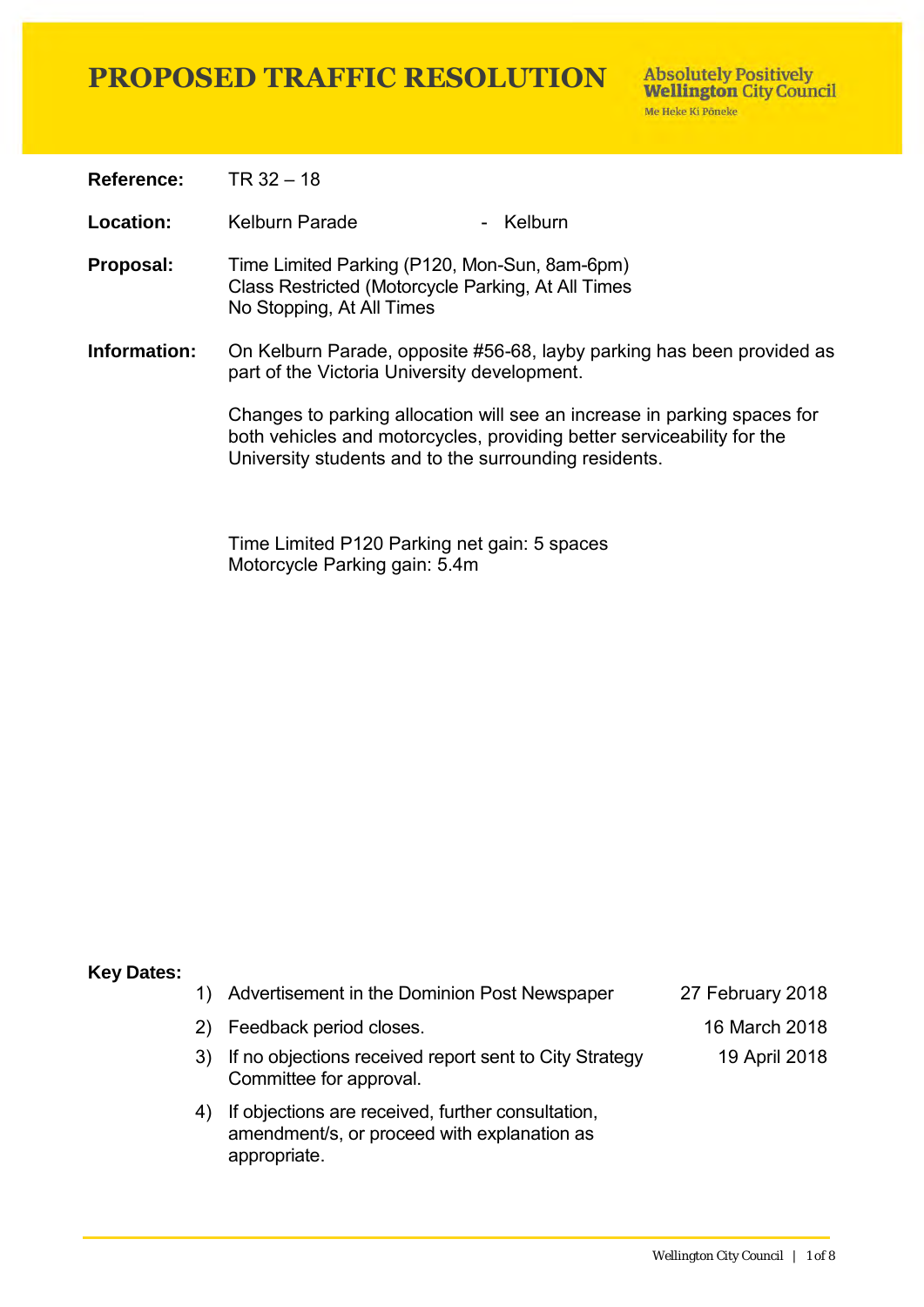#### **Legal Description:**

*Remove from Schedule A (Time Limited) of the Traffic Restrictions Schedule* 

| <b>Kelburn Parade</b> | P <sub>120</sub> , Monday to<br>Saturday, $8.00$ am $-$<br>6:00pm | East side, commencing 163<br>metres north of its intersection<br>with Fairlie Terrace and<br>extending in a northerly direction<br>following the eastern kerbline for<br>24.5 metres. |
|-----------------------|-------------------------------------------------------------------|---------------------------------------------------------------------------------------------------------------------------------------------------------------------------------------|
|                       |                                                                   |                                                                                                                                                                                       |

*Remove from Schedule D (No Stopping) of the Traffic Restrictions Schedule* 

| <b>Kelburn Parade</b> | No Stopping, At All<br>Times | East side, commencing 187.5<br>metres north of its intersection<br>with Fairlie Terrace and<br>extending in a northerly direction<br>following the eastern kerbline for<br>10 metres.   |
|-----------------------|------------------------------|-----------------------------------------------------------------------------------------------------------------------------------------------------------------------------------------|
| <b>Kelburn Parade</b> | No Stopping, At All<br>Times | East side, commencing 43.5<br>metres north of its intersection<br>with Fairlie Terrace and<br>extending in a northerly direction<br>following the eastern kerbline for<br>119.5 metres. |

*Add from Schedule A (Time Limited) of the Traffic Restrictions Schedule* 

| <b>Kelburn Parade</b> | P120, Monday to<br>Sunday, 8:00am-<br>6:00pm | East side, commencing 20<br>metres south of its intersection<br>with Kelburn Parade (Grid<br>Coordinates X=1,748,002.1601<br>m, Y=5,427,594.2499 m) and<br>extending in a southerly<br>direction following the eastern<br>kerbline for 11.4 metres. |
|-----------------------|----------------------------------------------|-----------------------------------------------------------------------------------------------------------------------------------------------------------------------------------------------------------------------------------------------------|
| <b>Kelburn Parade</b> | P120, Monday to<br>Sunday, 8:00am-<br>6:00pm | East side, commencing 79<br>metres south of its intersection<br>with Kelburn Parade (Grid<br>Coordinates X=1,748,002.1601<br>m, Y=5,427,594.2499 m) and<br>extending in a southerly<br>direction following the eastern<br>kerbline for 19 metres.   |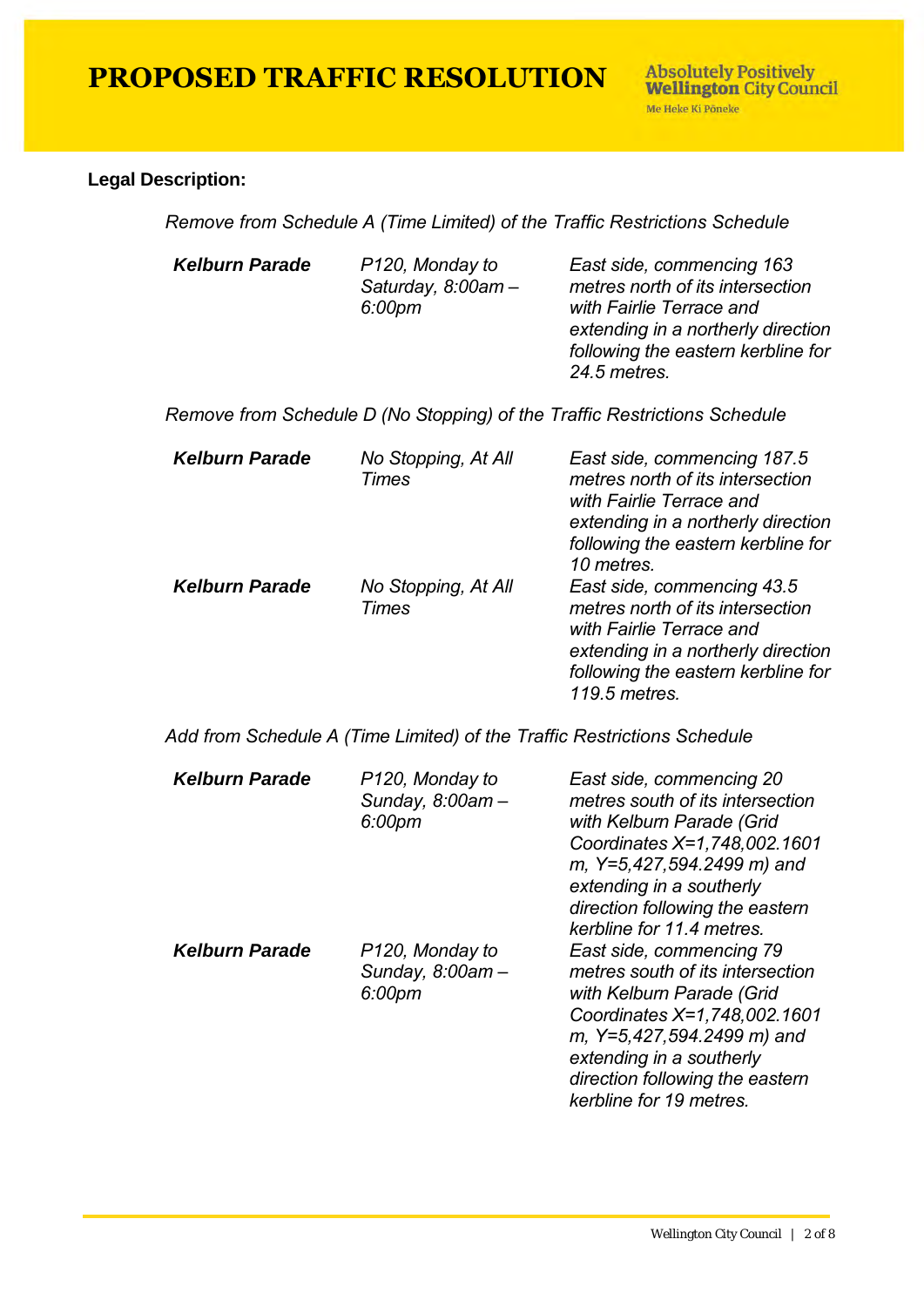**Absolutely Positively<br>Wellington City Council** Me Heke Ki Pôneke

| <b>Kelburn Parade</b><br><b>Kelburn Parade</b> | P120, Monday to<br>Sunday, 8:00am-<br>6:00pm<br>P120, Monday to<br>Sunday, 8:00am - | East side, commencing 115<br>metres south of its intersection<br>with Kelburn Parade (Grid<br>Coordinates X=1,748,002.1601<br>m, Y=5,427,594.2499 m) and<br>extending in a southerly<br>direction following the eastern<br>kerbline for 11.5 metres.<br>East side, commencing 131.8<br>metres south of its intersection |
|------------------------------------------------|-------------------------------------------------------------------------------------|-------------------------------------------------------------------------------------------------------------------------------------------------------------------------------------------------------------------------------------------------------------------------------------------------------------------------|
|                                                | 6:00pm                                                                              | with Kelburn Parade (Grid<br>Coordinates X=1,748,002.1601<br>m, Y=5,427,594.2499 m) and<br>extending in a southerly<br>direction following the eastern<br>kerbline for 12.6 metres.                                                                                                                                     |
|                                                |                                                                                     | Add from Schedule B (Class Restricted) of the Traffic Restrictions Schedule                                                                                                                                                                                                                                             |
| <b>Kelburn Parade</b>                          | Motorcycle Parking, At<br>All Times, Monday to<br>Sunday, 8:00am -<br>6:00pm        | East side, commencing 126.5<br>metres south of its intersection<br>with Kelburn Parade (Grid<br>Coordinates X=1,748,002.1601<br>m, Y=5,427,594.2499 m) and<br>extending in a southerly<br>direction following the eastern<br>kerbline for 5.4 metres.                                                                   |
|                                                | Add from Schedule D (No Stopping) of the Traffic Restrictions Schedule              |                                                                                                                                                                                                                                                                                                                         |
| <b>Kelburn Parade</b>                          | No Stopping, At All<br>Times                                                        | East side, commencing at its<br>intersection with Kelburn Parade<br><b>(Grid Coordinates</b><br>X=1,748,002.1601 m,<br>Y=5,427,594.2499 m) and<br>extending in a southerly<br>direction following the eastern<br>kerbline for 20 metres.                                                                                |
| <b>Kelburn Parade</b>                          | No Stopping, At All<br>Times                                                        | East side, commencing 59.5<br>metres south of its intersection<br>with Kelburn Parade (Grid                                                                                                                                                                                                                             |

*Coordinates X=1,748,002.1601 m, Y=5,427,594.2499 m) and* 

*direction following the eastern* 

*extending in a southerly* 

*kerbline for 17 metres.*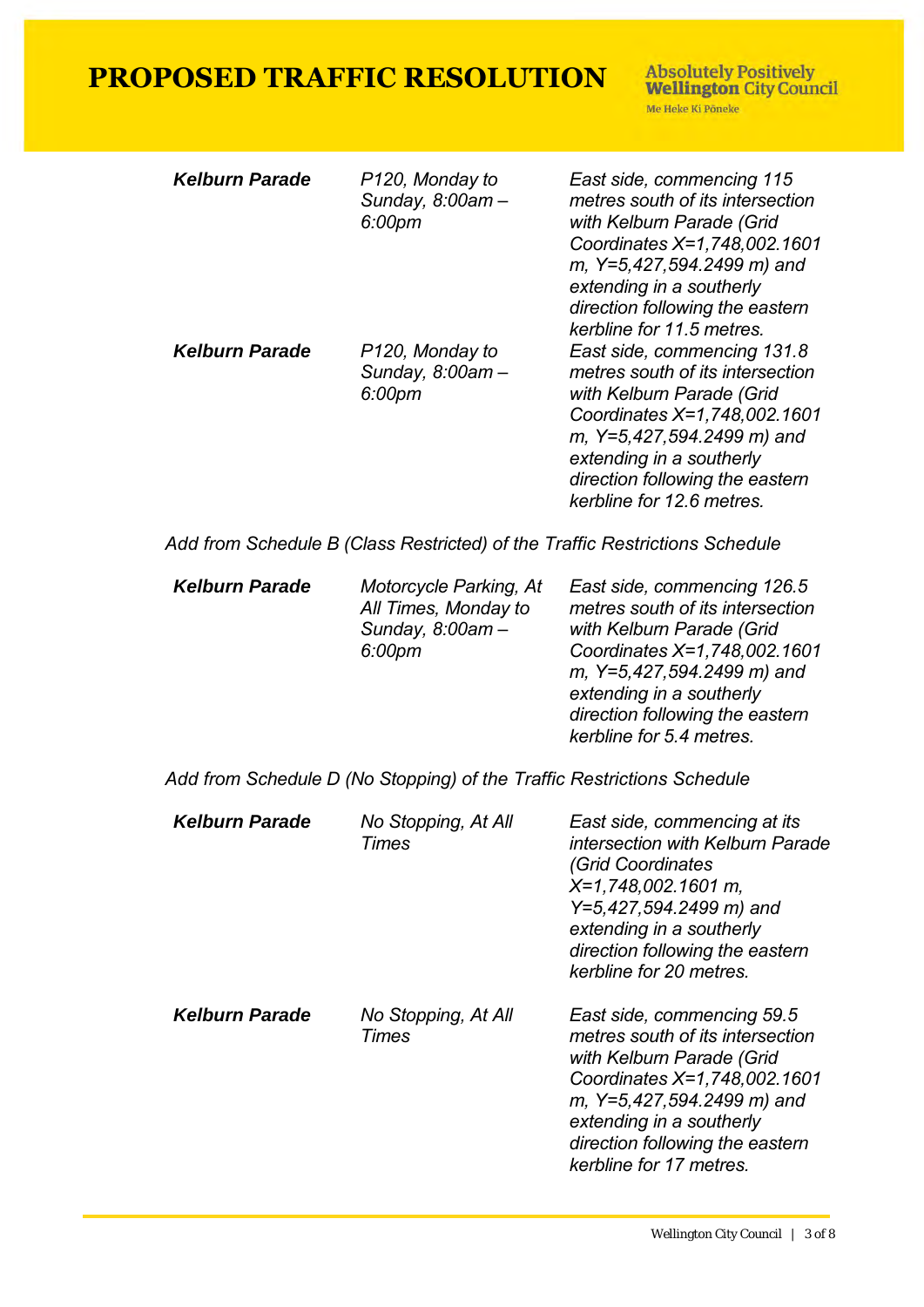**Absolutely Positively Wellington City Council** Me Heke Ki Põneke

| Prepared By: | <b>Patr</b> |
|--------------|-------------|
|              |             |

Approved By: **Steve Spence** (Chief Transport Advisor)

Date: **22 February 2018**

rick Padilla **Prepared By:** *Patrick Padilla* (Intermediate Traffic Engineer)

#### **WCC Contact:**

Patrick Padilla **Intermediate Traffic Engineer**  Transport & Infrastructure Wellington City Council 101 Wakefield Street / PO Box 2199, Wellington Phone: +64 4 803 8242<br>Fax: +64 4 801 3009 +64 4 801 3009 Email: patrick.padilla@wcc.govt.nz

treet / Po Box 2199, Wellington, Wellington, Wellington, Wellington, Wellington, Wellington, Wellington, Welli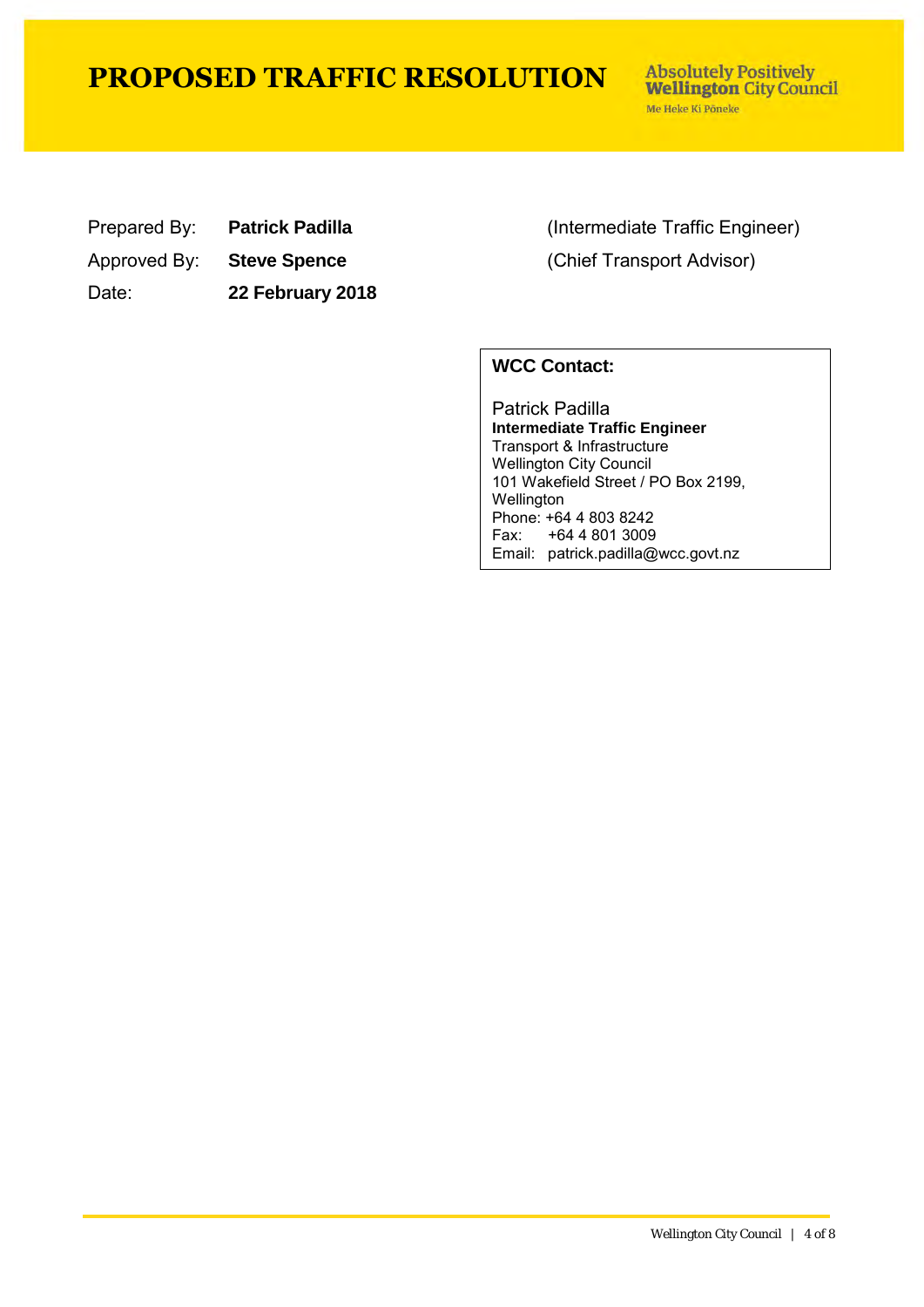**Absolutely Positively<br>Wellington City Council** Me Heke Ki Pôneke

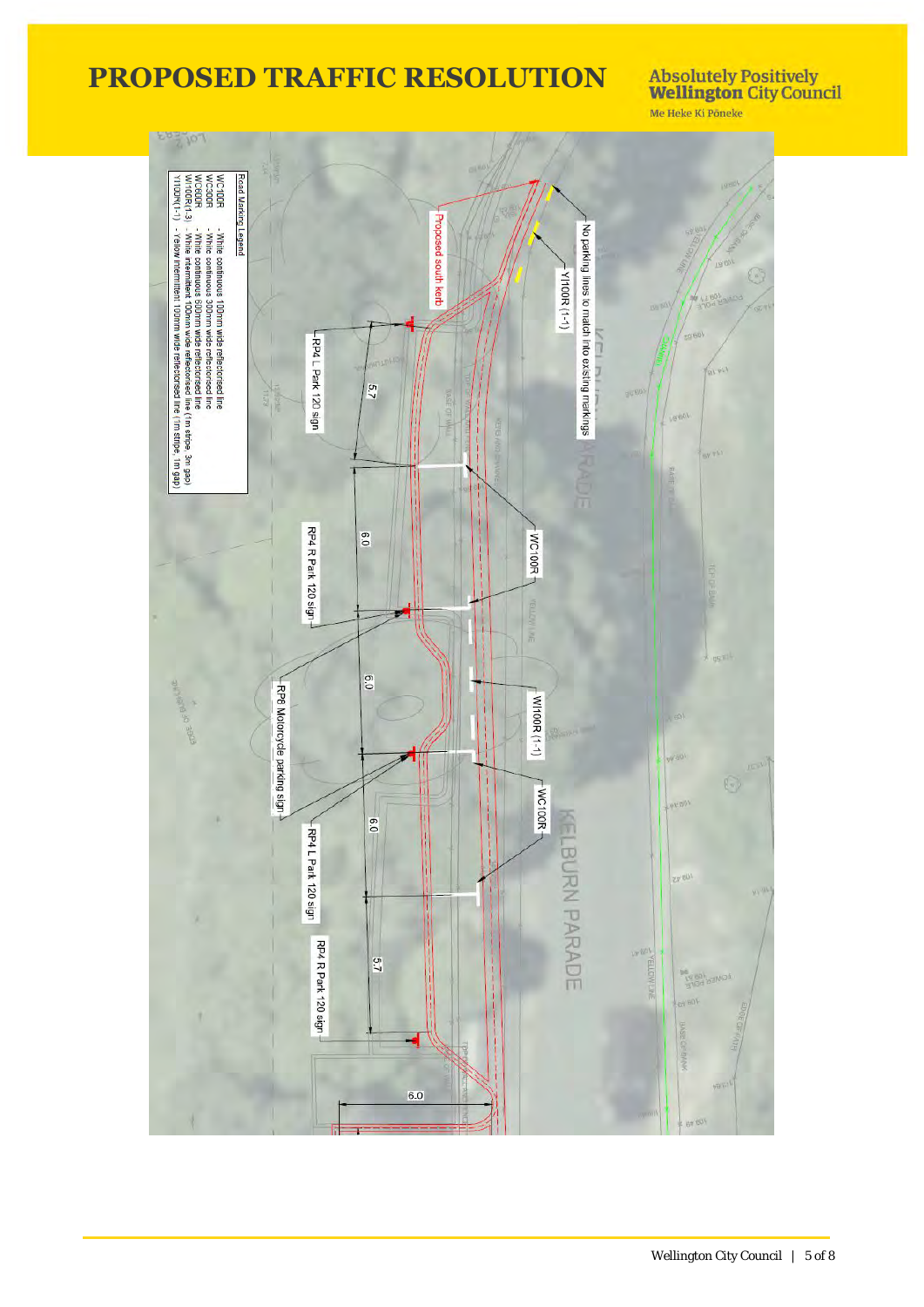Absolutely Positively<br>Wellington City Council<br>Me Heke Ki Põneke

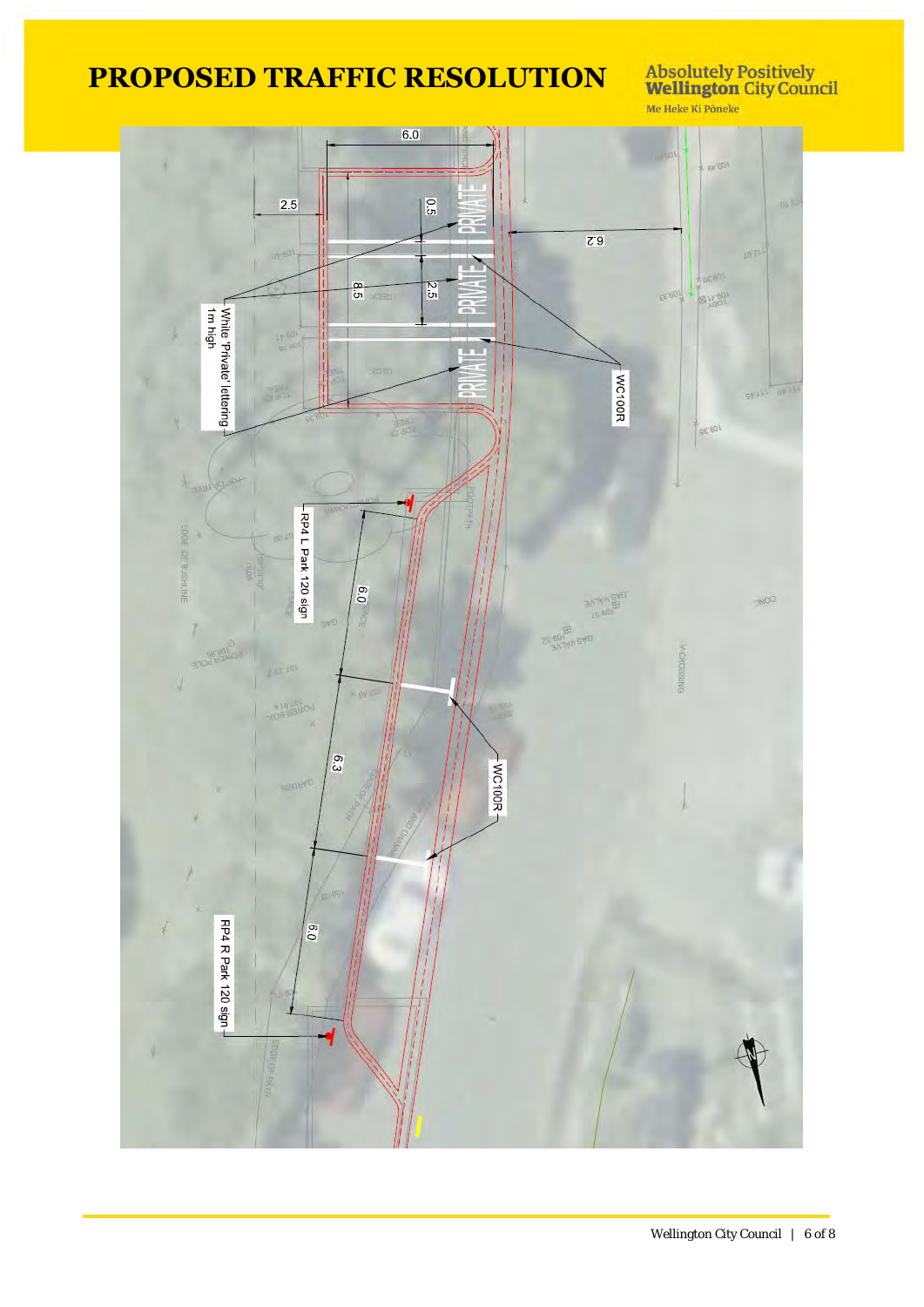**Absolutely Positively<br>Wellington City Council** Me Heke Ki Pôneke